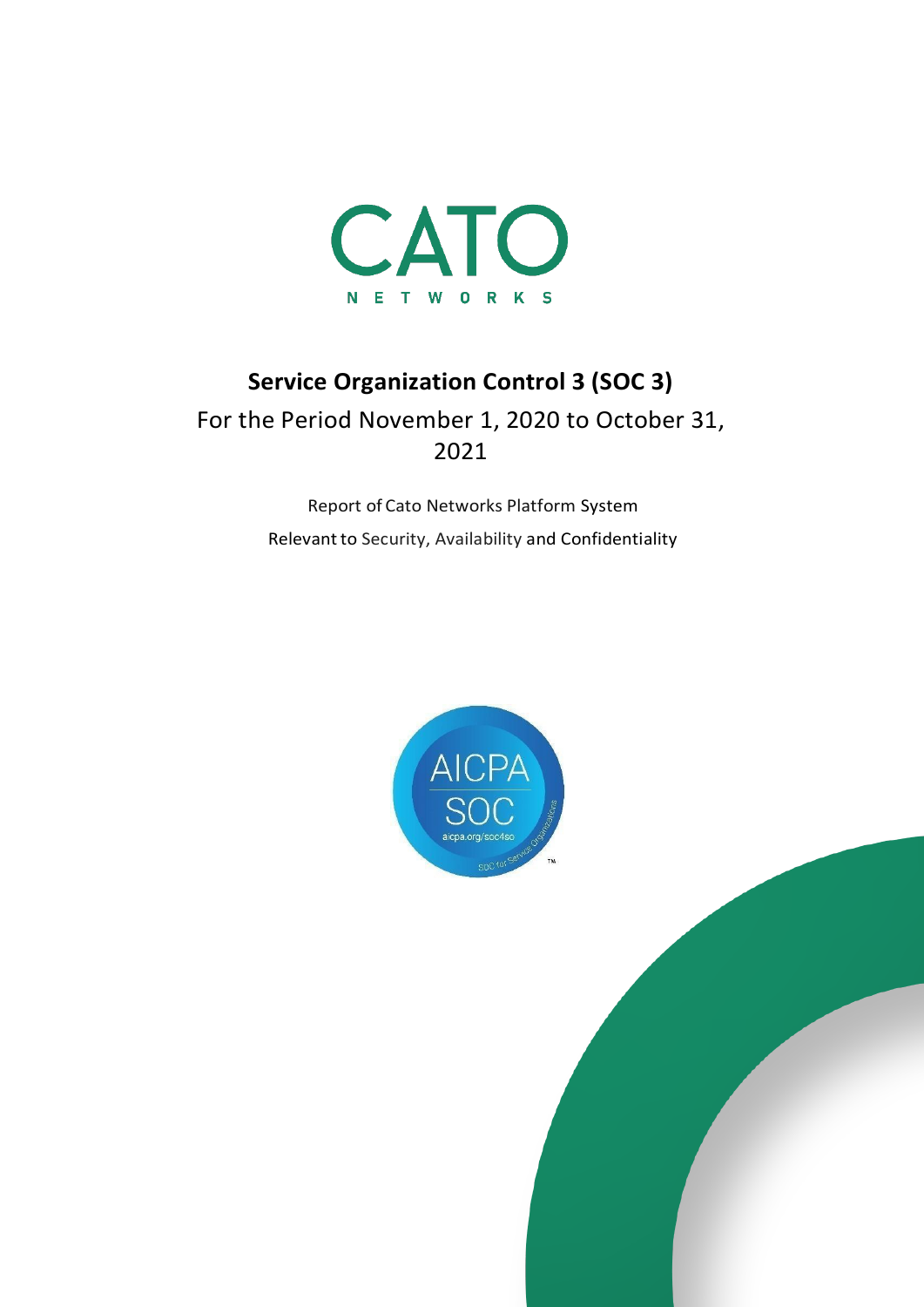

**Kost Forer Gabbay & Kasierer** 144 Menachem Begin St. Tel-Aviv 6492102, Israel

Tel: +972-3-6232525 Fax: +972-3-5622555 ey.com

# **Report of Independent Accountants**

To the Management of Cato Networks:

We have examined [management's assertio](#page-2-0)n that Cato Networks, during the period November 1, 2020 to October 31, 2021, maintained effective controls to provide reasonable assurance that:

- The System was protected against unauthorized access, use, ormodification
- The System was available for operation and use, as committed or agreed
- Information within the System designated as confidential is protected as committed or agreed

Based on the criteria for security, availability and confidentiality in the American Institute of Certified Public Accountants' TSP Section 100 (2017), Trust Services Principles and Criteria, for Security, Availability, Processing Integrity, Confidentiality, and Privacy. This assertion is the responsibility of Cato Networks's management. Our responsibility isto express an opinion based on our examination.

Our examination was conducted in accordance with attestation standards established by the American Institute of Certified Public Accountants and, accordingly, included:

- (1) Obtaining an understanding of Cato Networks's relevant to security, availability and confidentiality controls.
- (2) Testing and evaluating the operating effectiveness of the controls.
- (3) Performing such other procedures as we considered necessary in the circumstances. We believe that our examination provides a reasonable basis for our opinion.

Because of inherent limitations in controls, error or fraud may occur and not be detected. Furthermore, the projection of any conclusions, based on our findings, to future periods is subject tothe risk thatthe validity ofsuch conclusionsmaybealteredbecauseof changesmade to the system or controls, the failure to make needed changes to the system or controls or a deterioration in the degree of effectiveness of the controls.

In our opinion, Cato Networks's management's assertion referred to above is fairly stated, in all material respects, based on the aforementioned criteria for security, availability and confidentiality.

Very truly yours,

Kost Form Gabbas and Kusierer

Kost Forrer Gabbay & Kasierer A member firm of Ernst & Young Global December 1, 2021 Tel Aviv, Israel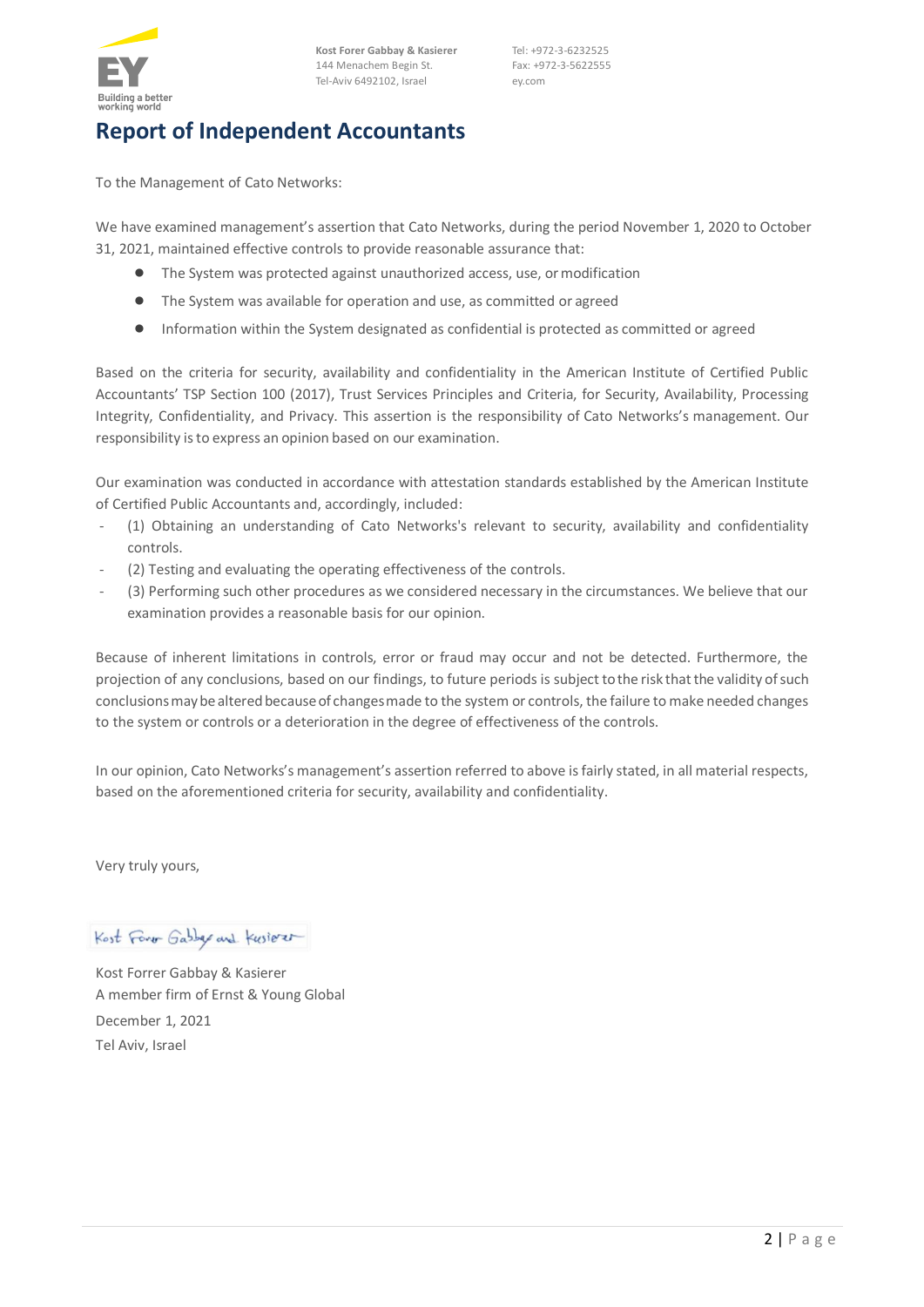

# <span id="page-2-0"></span>**Management Assertion on the controls over Cato Networks Platform System, based on the AICPA Trust Services Principles and Criteria for security, availability and confidentiality**

We, as management of, Cato Networks Ltd. ("Cato Networks" or " the Company") are responsible for:

- Identifying the Cato Networks Platform System (system) and describing the boundaries of the system, as presented in Attachment A
- Identifying our principal service commitments and system requirements
- Identifying the risks that would threaten the achievement of the principal service commitments and service requirements that are the objectives of our system, as presented in Attachment B
- Identifying, designing, implementing, operating, and monitoring effective controls over the Cato Networks Platform System (system), to mitigate risks that threaten the achievement of the principal service commitments and system requirements
- Selecting the trust services categories that are the basis of our assertion

We assert that the controls over the system were effective throughout the period November 1, 2020 to October 31, 2021, to provide reasonable assurance that the principal service commitments and system requirements were achieved, based on the criteria relevant to security, availability and confidentiality set forth in the AICPA's TSP Section 100 2017 Trust Services Principles and Criteria for Security, Availability, Processing Integrity, Confidentiality, and Privacy (2016).

Yours sincerely,

Signature

Title

Amit Spitzer | Chief Security Officer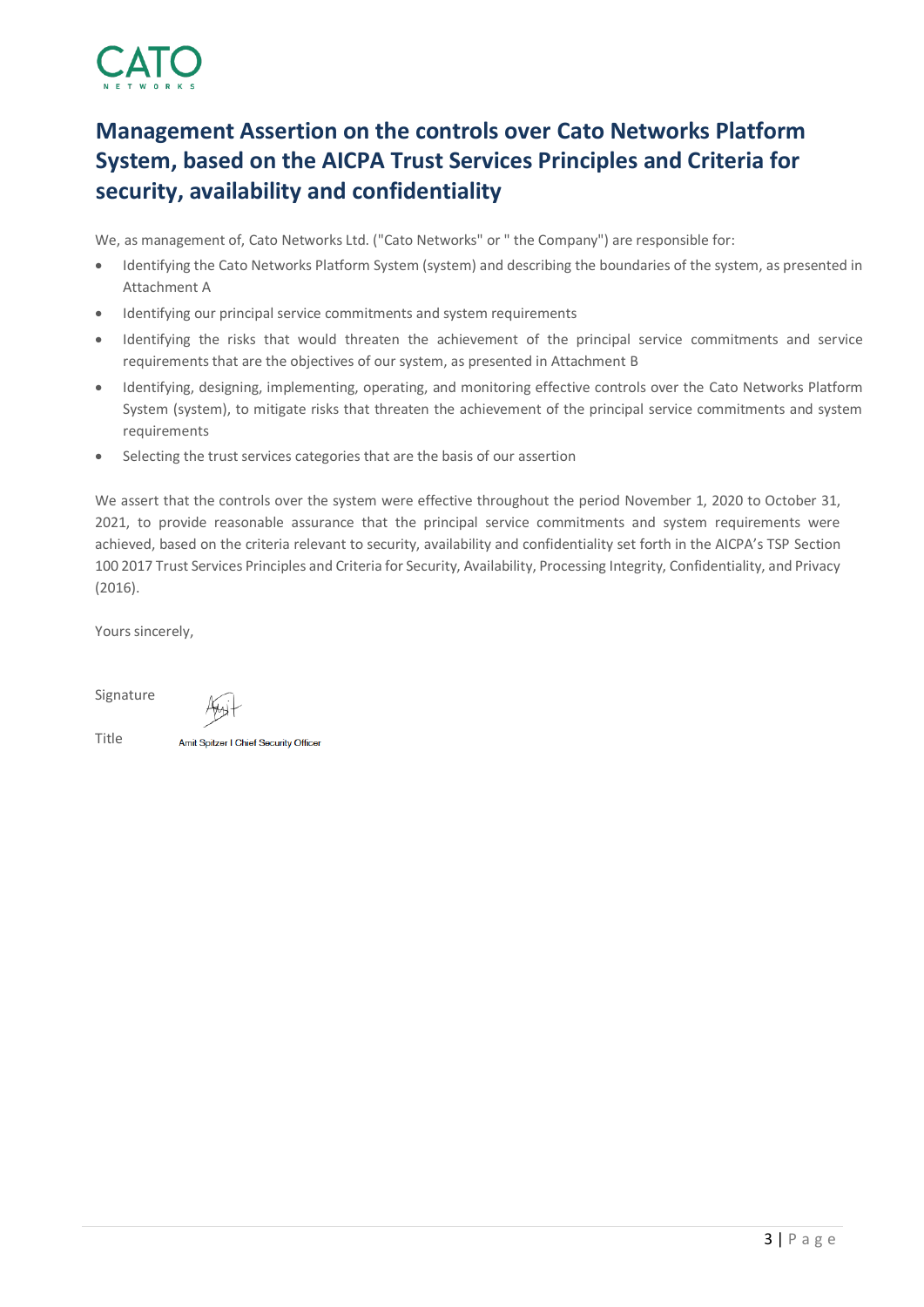

# **Description of the Cato Networks Platform System**

## **Company Overview and Background**

Cato provides the world's first SASE platform, converging SD-WAN, Zero Trust Network Access (ZTNA), network security, and Cloud Access Security Broker (CASB) into a global, cloud-native service. Cato optimizes and secures application access for all users and locations. Using Cato, customers easily migrate from MPLS to SD-WAN, optimize connectivity to on-premises and cloud applications, enable secure branch Internet access everywhere, and seamlessly integrate cloud datacenters and remote users into the network with a zero-trust architecture.

## **Organizational structure**

Cato Networks's organizational structure provides the overall framework for planning, directing and controlling operations for Cato Networks Platform System. It utilizes an approach whereby personnel and business functions are segregated according to job responsibilities. This approach allows the Company to clearly define responsibilities, lines of reporting and communications, and allows employees to focus on the specific business issues impacting their clients.

COO: The Chief Operating Officer manages all technical and operational aspects of the company. The COO is in charge of driving the company's technology path, maintaining its' leading technological edge, and researching the Networking and Security fields for innovations.

Security department: The Security team is responsible for operating the security features offered by the product and for security research.

CISO: The Chief Information Security Officer is responsible for the security of the Cato Cloud service and for general Information Security within the company.

CRO: The Chief Revenue Officer is in charge of all sales activities worldwide, support, technical sales aspects, and demand generation.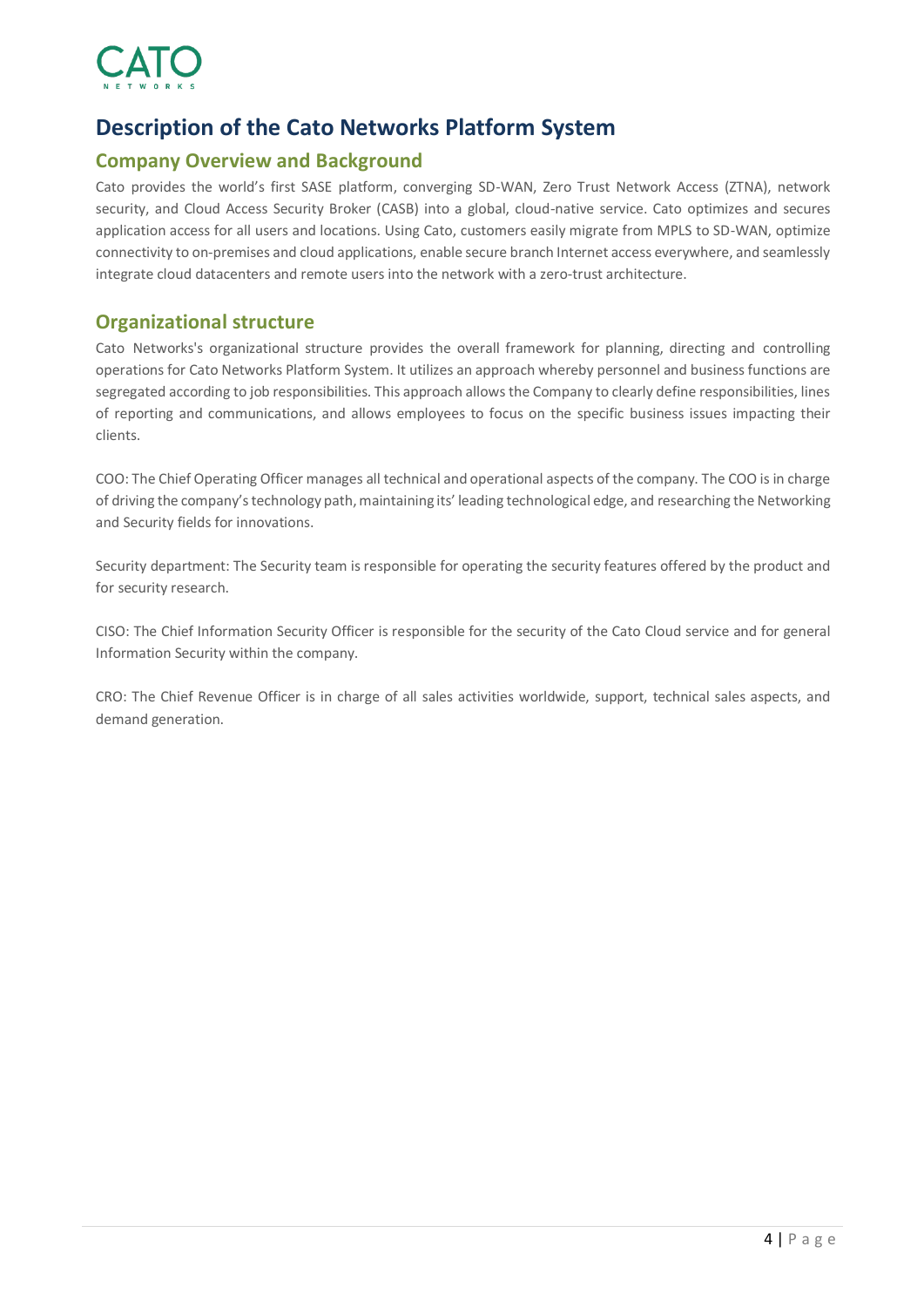

## **Components of the system providing the defined services**

#### **Cato Networks's Policies and Communication**

Formal written policies for the principles and processes within the organization are developed and communicated so that personnel understand Cato Networks' objectives. The assigned policy owner updates the policy annually and the policy is reviewed and approved by designated members of management. In addition, responsibility, and accountability for developing and maintaining the policies are assigned to relevant teams and are reviewed and approved on an annual basis by the management team. Policies and procedures are documented, reviewed, and approved on an annual basis by the management team and available to Cato Networks employees within the internal network

Significant components of these policies include, among others:

- Organizational structure
- Responsibility for information assets
- Information classification and sensitivity
- Access Control
- Security incident response
- Communication security
- Change management
- Physical security

A description of the Cato Networks Platform System and its boundaries is documented and communicated to Cato Networks employees and customers within the internal portal and the Cato Networks application. Cato Networks has implemented multiple communication channels to monitor that processes function as they were designed, and potential issues are identified and resolved in a timely manner. Various operations and synchronization meetings are generally conducted on a monthly basis or other timely basis in accordance with the operational needs. Cato Networks managers are responsible for communicating relevant corporate information and job-related data to their direct employees.

Availability, confidentiality and security-related obligations are communicated to Cato Networks's employeesthrough the confidentiality and non-disclosure agreements while client obligations are communicatedwithin their contracts. In addition, an incident management application is available to Cato Networks employees in order to report breaches of the system security, availability, and confidentiality. Customer issues are reported within a dedicated CRMapplication.

## **Security and Logical Access**

#### **Logical Access Overview**

Cato Networks has established an organization-wide information security policy designed to protect information at a level commensurate with its value. The policy dictates security controls for media where information is stored, the systems that process it, as well as infrastructure components that facilitate its transmission.

#### **Production environment**

Access to the AWS management interface is restricted to authorized personnel. In addition, access to the production environment and databases is granted by the appropriate personnel, based on the employee role and documented. Access to the backup and offline storage is restricted to authorized individuals Employees are provided with the minimal access rights required to carry out their duties. A detailed ticket is opened in the ticketing system for new hire provisioning. This template includes all user detailed permissions. Additionally, strong password configuration settings, where applicable, are enabled on the domain, application and database.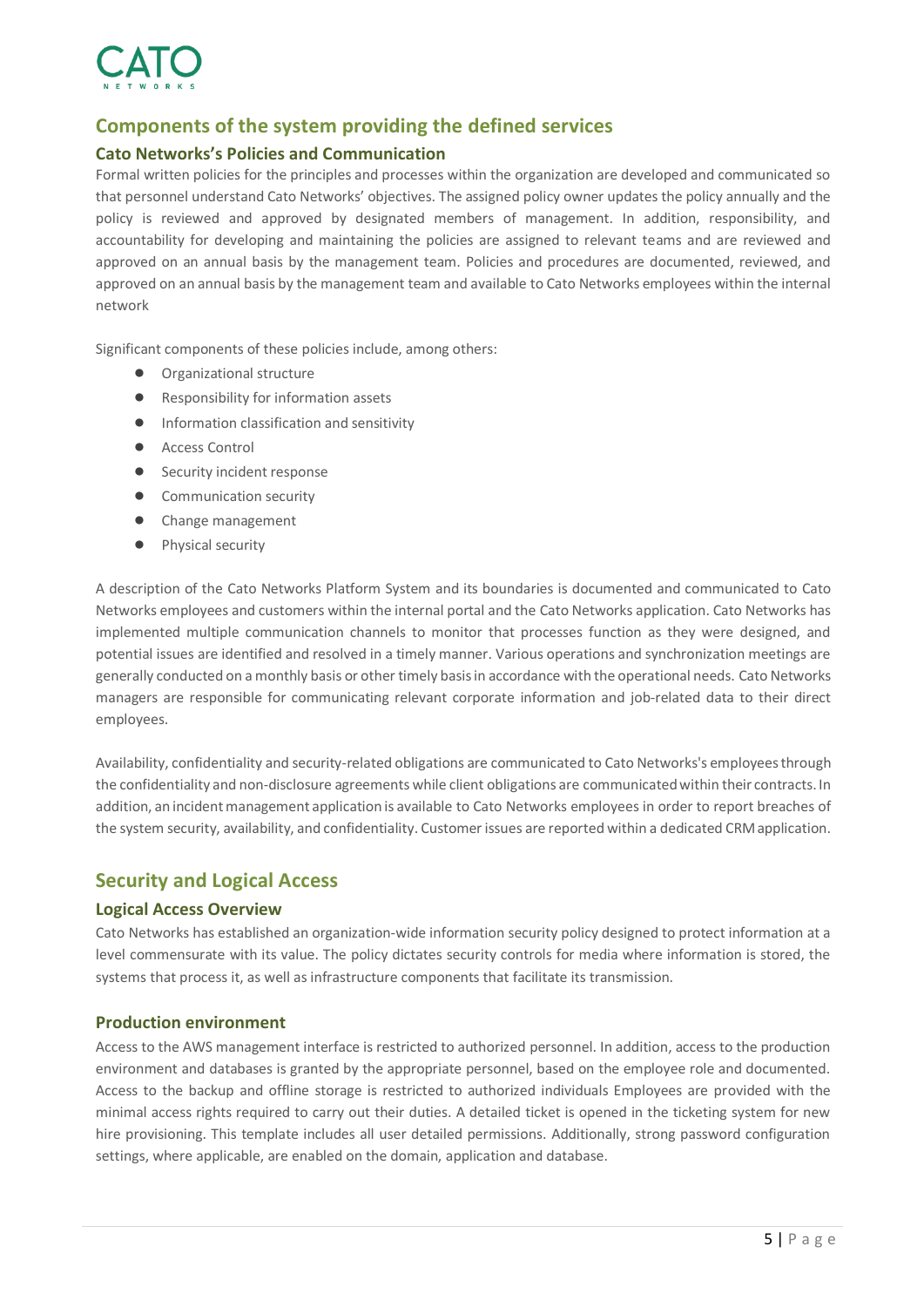

#### **User Permissions management**

Cato Networks builds its production environment system architecture using the AWS services and other hosting providers. Firewall detailed configuration is defined and performed by the Cato Networks Operations team. In addition, the global management of the Cato Networks infrastructure is performed by Cato Networks using a dedicated AWS workspace. This interface allows Cato Networks to, among others, (1) add, modify, and manage servers, (2) create security policies as they relate to these servers, (3) configure network and firewall parameters, (4) manage the databases and (5) manage AWS users. Firewalls separate the internal network from the internet.

#### **Recertification of Access Permissions**

Cato Networks has implemented an access recertification process to help monitor that only authorized personnel have accessto the systems, environments and databases. Permissions with the different production services in use by Cato Networks are reviewed and approved by Cato Networks's security team on a quarterly basis.

#### **Access Revocation**

User accounts are disabled or deleted on the production, application and database and the Company's assets are returned in a timely manner upon notification of job termination. Termination notifications indicating the employee's expected last day are sent to the relevant function: Management, HR, Finance, and IT. Terminated employees complete a termination clearance process on their last day at Cato Networks. This process includes revocation of access permissionsto the systems and premises, as well asthe return ofthe Company property, data and equipment.

#### **Physical Access**

Cato Networks recognizes the significance of physical security controls as a key component in its overall security program. Physical access methods, procedures and controls have been implemented to help prevent unauthorized access to data, assets, and restricted areas. Physical access to the Cato Networks office is restricted to authorized personnel using personal electronic identification cards. These access cards are issued to Cato Networks' employees by the administrative manager. Permissions to issue cards and grant access are restricted to the administrative manager and the authorized designees. Visitors to the CATO's office are accompanied while on premises.

#### **Remote Access**

Cato Networks' internal networks are protected using commercial firewalls configured and administered by the IT department. In addition, Cato Networks' production environment servers are protected by the AWS tools and controls configured by Cato Networks. Cato Networks employees are granted remote access to the internal production network environment based on the need-to-work principle. Traffic entering Cato Networks' production network is monitored and screened by a firewall and monitoring tools implemented by AWS and configured by Cato Networks. Remote users are automatically disconnected from the production servers after a pre-defined period of inactivity and need to login again in order to re-establish connection to the network.

## **Vulnerability and penetration testing**

A penetration test is performed on an annual basis and high issues are resolved in a timely manner through the SDLC process. The penetration tests include, among others, procedures to prevent customers, groups of individuals, or other entities from accessing confidential information other than their own. In addition, security scans are performed on a semi-annual basis. Furthermore, vulnerability scans are performed to the production environment on a quarterly basis, using an external tool, in order to detect potential security breaches. Web application architecture and implementation follow OWASP guidelines. The application is regularly tested for common vulnerabilities (such as CSRF, XSS, SQL Injection).

#### **Security Awareness and Training**

To help ensure that Cato Networks employees are aligned with the security practices and are aware of their duties,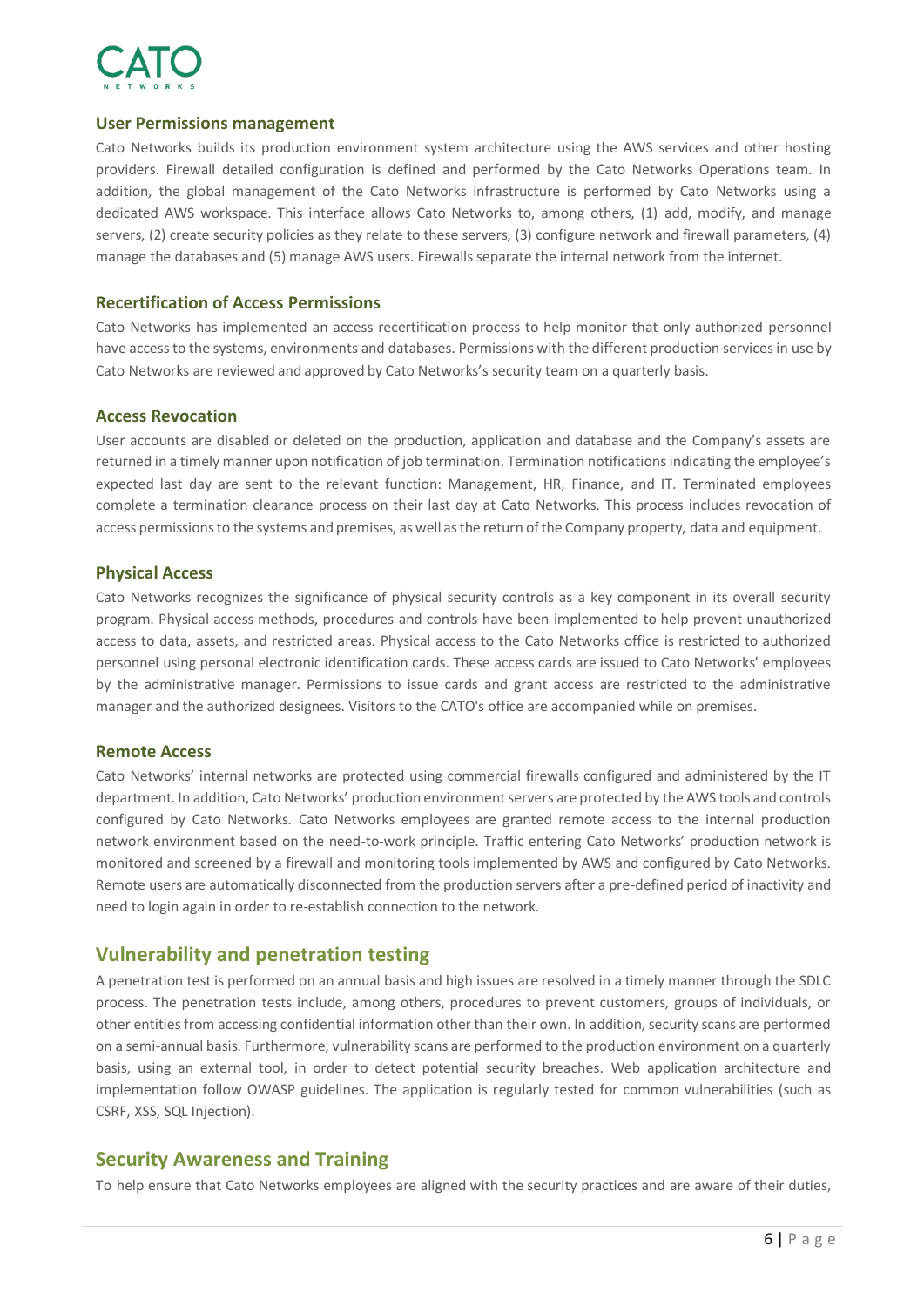

Cato Networks has implemented an internal security awareness program, for all the Cato Networks employees, including conducting a quiz in order to measure the effectiveness of this program.

## **Software Development Lifecycle ("SDLC") and Change Management**

Software development at Cato Networksis performed in a controlled manner, to help ensure applications are properly designed, tested, approved and aligned to the Cato Networks business objectives. Personnel responsible for the design, development, implementation and operation of systems affecting Security, Availability and Confidentiality related issues have the qualifications and resources to fulfill their responsibilities. The R&D team conducts regular sessions and training in order to keep the teams up to date with the latest technologies and techniques, while creating awareness of the latest threats and methods to mitigate them. Changes are documented and prioritized using tasks within the change management application. Changes are tagged within the change management application in order to identify changes that impact security, availability and confidentiality. The permission to merge tested versions into Master branch is restricted to authorized personnel. Administrative access to the source control application is restricted to authorized personnel.

Cato Networks Quality Assurance (QA) is constantly involved from early development stages. Based on the PRD, QA creates internal test plans. Test plans are reviewed by Product Managers and by R&D Team Leader responsible for the feature design. Cato Networks uses a set of automated testing in order to check the versions deployed to production. The tests include Unit, regression, and QA testing. Alerts are sent in case of test failure **(38).** A full QA cycle (Stabilization) includes regression and progression tests according to test plan documents. During this stage bugs are reported in the ticketing system. Manual tests are performed by the QA team. Each bug is assigned to an R&D Engineer for resolving with severity and a target version. Bugs that were targeted to the current version are fixed and verified as closed or are reopened.

Software Release: It is mandatory that all automation tests pass and that scans are free of Critical and High findings. Automation tests are performed using dedicated mechanisms on a regular basis in order to identify issues within the application. Cato Networks secured development process also includes an annual pen testing, whose findings are promptly fixed in following releases. Bugs or functional requests that are made by customers are reported in the ticketing system and marked with customer tag. Requests for functional enhancements are going to Product Managers backlog for future Releases.

#### **Emergency Procedures**

Emergency changes are performed and updated as part of hot fixes, which follow the same process as described above though the timeframe may be shortened, and approvals may be provided after the change was already performed.

The R&D Managers review the PRD and provide a high-level effort estimation for every feature. The product managers work with the R&D managers to create a prioritized features list based on the effort estimation and required timeline of the release.

R&D Engineers are engaged with ongoing enhancements of the product functionality. R&D engineers check-in their respective code to a common source control system that provides extensive version tracking functionality and other software building abilities. All changes which are added to the Source Control contain information linking them to the relevant features and bugs.

## **Monitoring**

The management team is updated on an annual basis on security, confidentiality and availability non-compliance issues that may come up and address them as needed. Such issues are documented as part of a support process and if necessary, notifications are sent to relevant teams within Cato Networks. Change reports, vulnerability reports from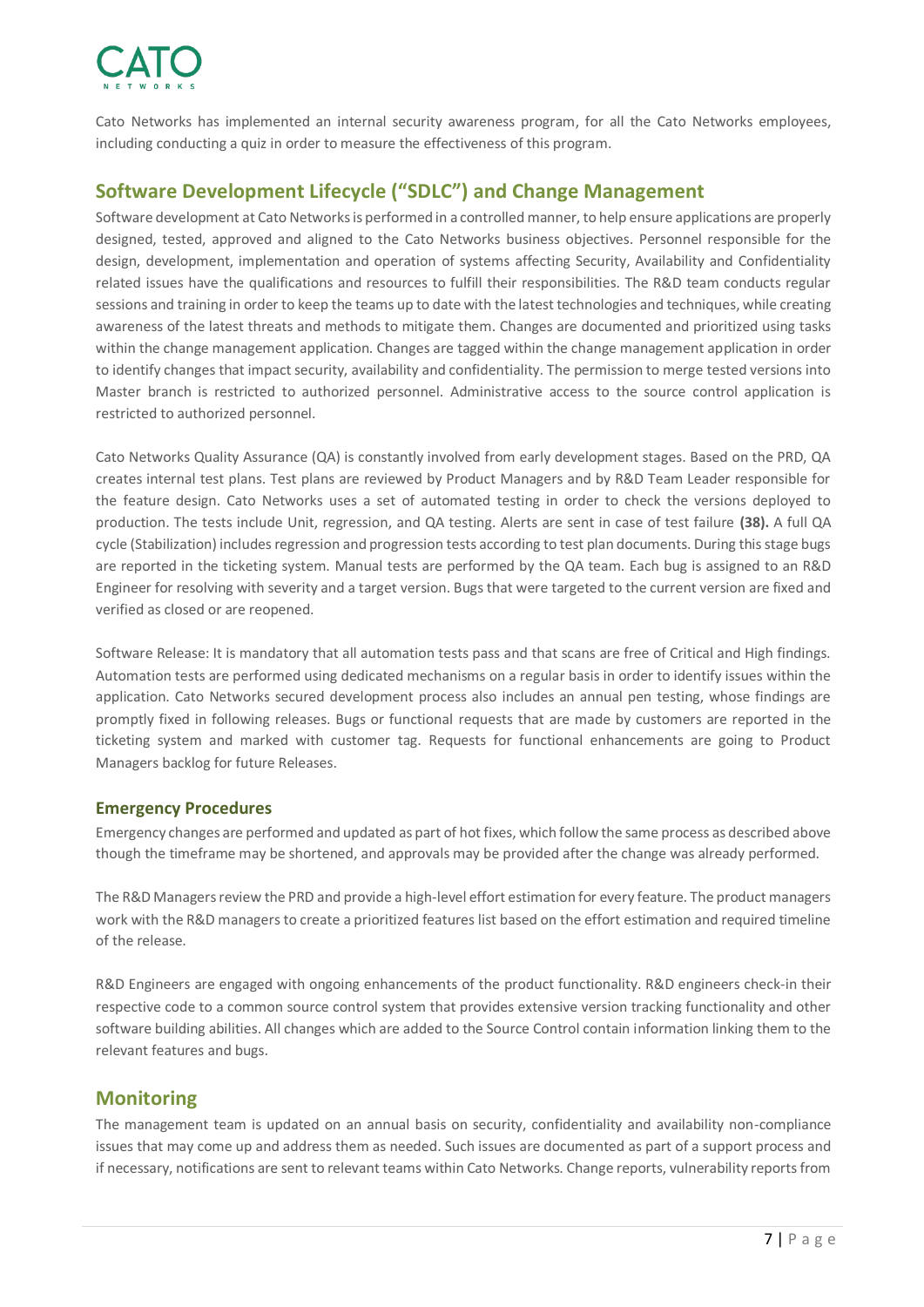

production and monitoring tools as well as support metrics are reviewed and discussed in relation to organization's system security, availability, and confidentiality policies. In addition, environmental, regulatory, and technological changes are monitored. Their effects are assessed, and their policies are updated accordingly. A summarized protocol is made available to relevant managers and team members.

## **Infrastructure Change Management Overview**

Cato Networks regularly makes changes within its production environment in response to the evolving client and market needs. These changes include adding/removing/changing the configuration policies of existing servers or performing routine maintenance activities, software updates, and other infrastructure-related changes accordingly to available possibilities provides by the third-party vendors.

## **Support and Operations**

Cato Networks' customer support procedures are designed to handle and resolve issues and requests in a timely manner. These includes issues that are internally identified, or issues submitted by clients. Support is available via support hotline and customer support portal. A support portal is available in order to guide the customer as to the correct use of the service. Support meetings with the management are performed regularly, in order to report major open issues to the management.

#### **Escalation Process**

Cato Networks' goal is to resolve issues in an efficient manner. The issue is tracked and updated in the ticketing system. Tickets are escalated as deemed necessary to the R&D or Security teams. Response time to customer's issues is defined within the Service Level Agreement. The agreement is communicated to the customers as part of the contract. Client issues are taken care according to the SLA. Moreover, service interruptions, maintenance and updates are communicated to customers through the account manager in the customer service software or Email. In addition, to maintain visibility on current support issues and potential problem trends, support metrics (including Key Performance Indicators) are generated from the support application and sent to Company's stakeholders on a regular basis.

## **Availability procedures**

Cato Networks' production environment is fully managed as part of the AWS and other hosting providers and monitored by Cato Networks Operations team using various tools. The application level is fully managed by the Cato Networks. Admin access to the Cato Networks' application is restricted to authorized personnel. Cato Networks has implemented the operations management controls described below to manage and execute production operations.

#### **Database backup and restoration**

Cato Networks application database is fully backed up according to the backup policy. The logs are replicated every day. In case of failure, a notification is sent to the Operations team. The access to the backup and offline storage is restricted to authorized individuals. The backup data captured as part of backup procedure is restored automatically into a separate environment in order to determine the integrity of data and potential data recovery issues. A log of the restoring process is sent to management for review.

#### **Disaster Recovery Plan (DRP)**

Cato Networks has developed a Disaster Recovery Plan in order to continue to provide critical services in the event of disaster. The DRP is tested on an annual basis. Cato Networks maintains a backup infrastructure at various locations within the hosting environments. The backup infrastructure has been designed to provide clients with business-critical services until the disaster has been resolved and the primary system is fully restored. The alternative processing environment is wholly managed by appropriate Cato Networks personnel, as is the case with the primary production environment.